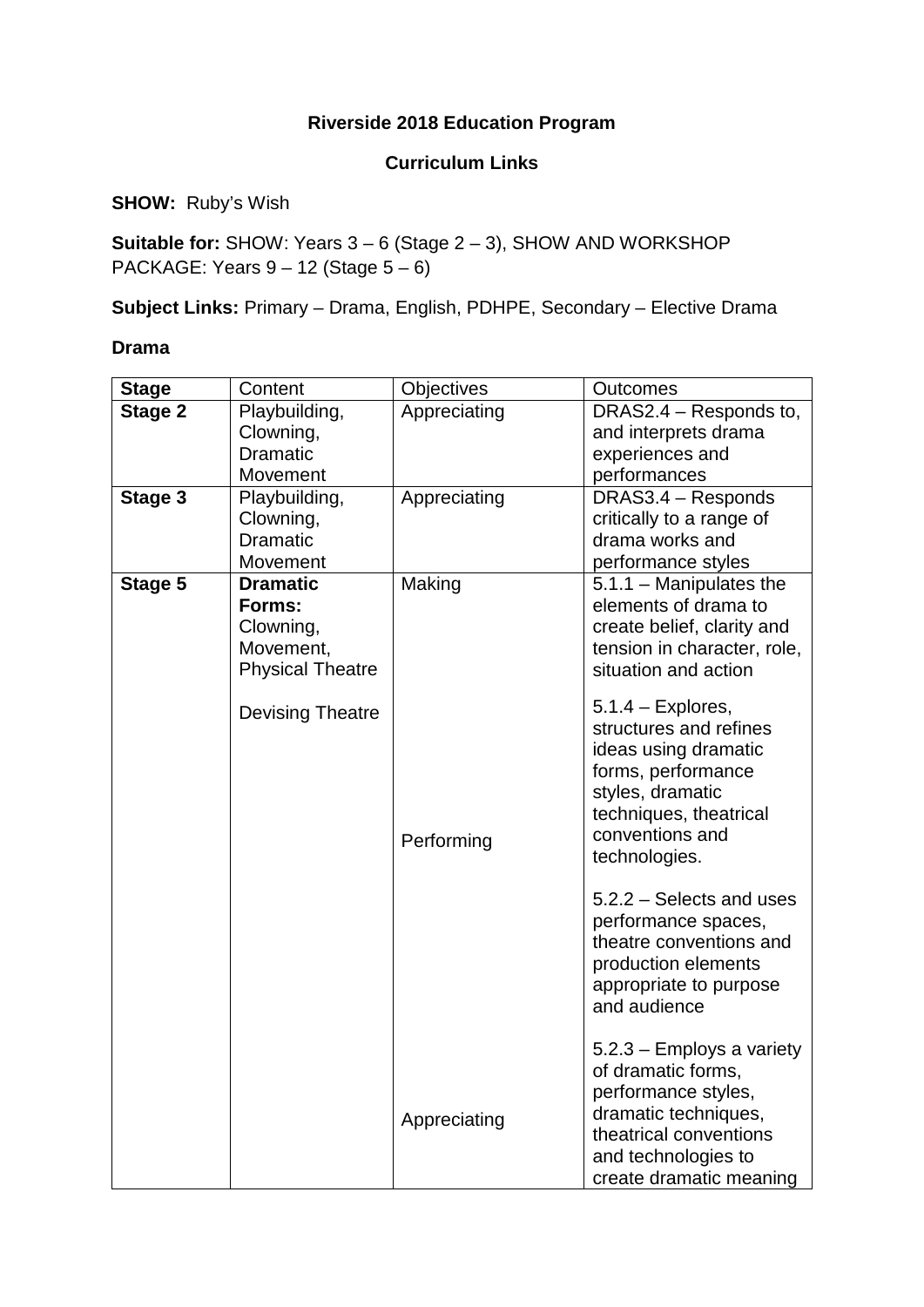|                                  |                                                                                |                            | $5.3.1 -$ Responds to,<br>reflects on and evaluates<br>elements of drama,<br>dramatic forms,<br>performance styles,<br>dramatic techniques and<br>theatrical conventions |
|----------------------------------|--------------------------------------------------------------------------------|----------------------------|--------------------------------------------------------------------------------------------------------------------------------------------------------------------------|
| Stage $6-$<br><b>Preliminary</b> | <b>Dramatic</b><br>Forms:<br>Clowning,<br>Movement,<br><b>Physical Theatre</b> | Making                     | $P1.2 -$ Explores ideas<br>and situations,<br>expressing them<br>imaginatively in dramatic<br>form                                                                       |
|                                  | <b>Devising Theatre</b>                                                        |                            | $P1.3 - Demonstrates$<br>performance skills<br>appropriate to a variety<br>of styles and media                                                                           |
|                                  |                                                                                |                            | $P1.4 - Understands,$<br>manages and<br>manipulates theatrical<br>elements and elements<br>of production, using them<br>perceptively and<br>creatively                   |
|                                  |                                                                                | Performing                 | $P1.7 -$ Understands the<br>collaborative nature of<br>drama and theatre and<br>demonstrates the self-<br>discipline needed in the<br>process of collaboration           |
|                                  |                                                                                |                            | $P1.8 - Recognises$ the<br>value of individual<br>contributions to the<br>artistic effectiveness of<br>the whole                                                         |
|                                  |                                                                                |                            | $P2.1 -$ Understands the<br>dynamics of actor $-$<br>audience relationship                                                                                               |
|                                  |                                                                                |                            | P2.2 - Understands the<br>contributions to a<br>production of the<br>playwright, director,<br>dramaturg, designers,<br>front-of-house staff,                             |
|                                  |                                                                                | <b>Critically Studying</b> |                                                                                                                                                                          |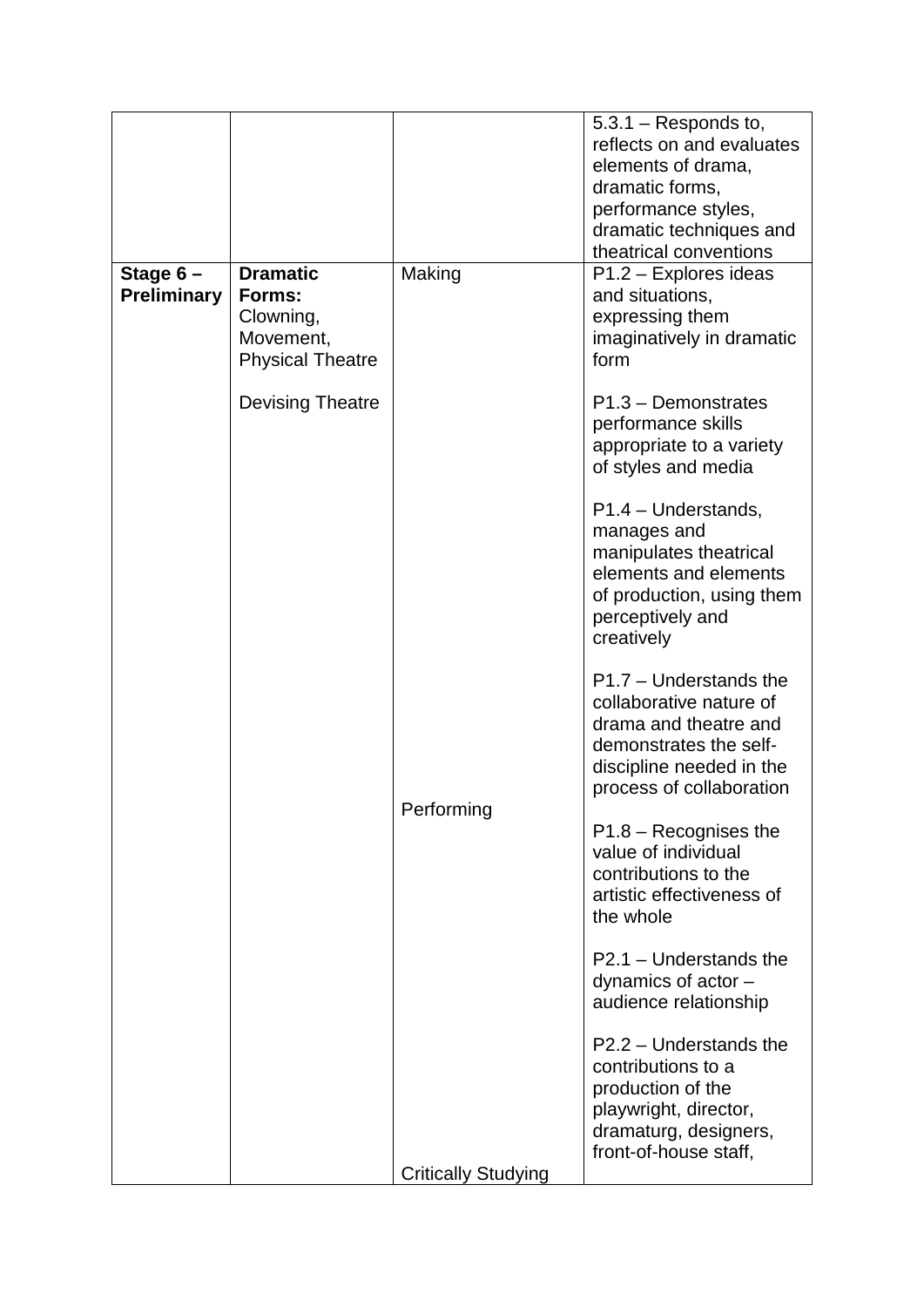|             |                         |                            | technical staff and                              |
|-------------|-------------------------|----------------------------|--------------------------------------------------|
|             |                         |                            | producers                                        |
|             |                         |                            | $P2.4 - Pertorms$                                |
|             |                         |                            | effectively in a variety of                      |
|             |                         |                            | styles using a range of                          |
|             |                         |                            | appropriate performance                          |
|             |                         |                            | techniques, theatrical                           |
|             |                         |                            | and design elements and                          |
|             |                         |                            | performance spaces                               |
|             |                         |                            | $P3.4 - Appreciates the$                         |
|             |                         |                            | contribution that drama                          |
|             |                         |                            | and theatre make to                              |
|             |                         |                            | Australian and other                             |
|             |                         |                            | societies by raising                             |
|             |                         |                            | awareness and                                    |
|             |                         |                            | expressing ideas about                           |
|             |                         |                            | issues of interest                               |
| Stage $6 -$ | Contemporary            | Making                     | H <sub>1.3</sub> – Uses knowledge                |
| <b>HSC</b>  | Australian              |                            | and experience of                                |
|             | <b>Theatre Practice</b> |                            | dramatic and theatrical                          |
|             | (knowledge of           |                            | forms, styles and                                |
|             | work other than         |                            | theories to inform and                           |
|             | prescribed texts)       |                            | enhance individual and                           |
|             | <b>Devising Theatre</b> |                            | group devised works                              |
|             | for the Group           |                            | $H1.4 - Collaborates$                            |
|             | <b>Devised Project</b>  |                            | effectively to produce a                         |
|             |                         |                            | group-devised                                    |
|             |                         | Performing                 | performance                                      |
|             |                         |                            |                                                  |
|             |                         |                            | H2.2 - Uses dramatic<br>and theatrical elements  |
|             |                         |                            | effectively to engage an                         |
|             |                         |                            | audience                                         |
|             |                         |                            | $H2.4 - Appreciates the$                         |
|             |                         |                            | dynamics of drama as a                           |
|             |                         |                            | performing art                                   |
|             |                         |                            | $H2.5 -$ Appreciates the                         |
|             |                         | <b>Critically Studying</b> | high level of energy and<br>commitment necessary |
|             |                         |                            | to develop and present a                         |
|             |                         |                            | performance                                      |
|             |                         |                            |                                                  |
|             |                         |                            | $H3.1 - Critically applies$                      |
|             |                         |                            | understanding of the                             |
|             |                         |                            | cultural, historical and                         |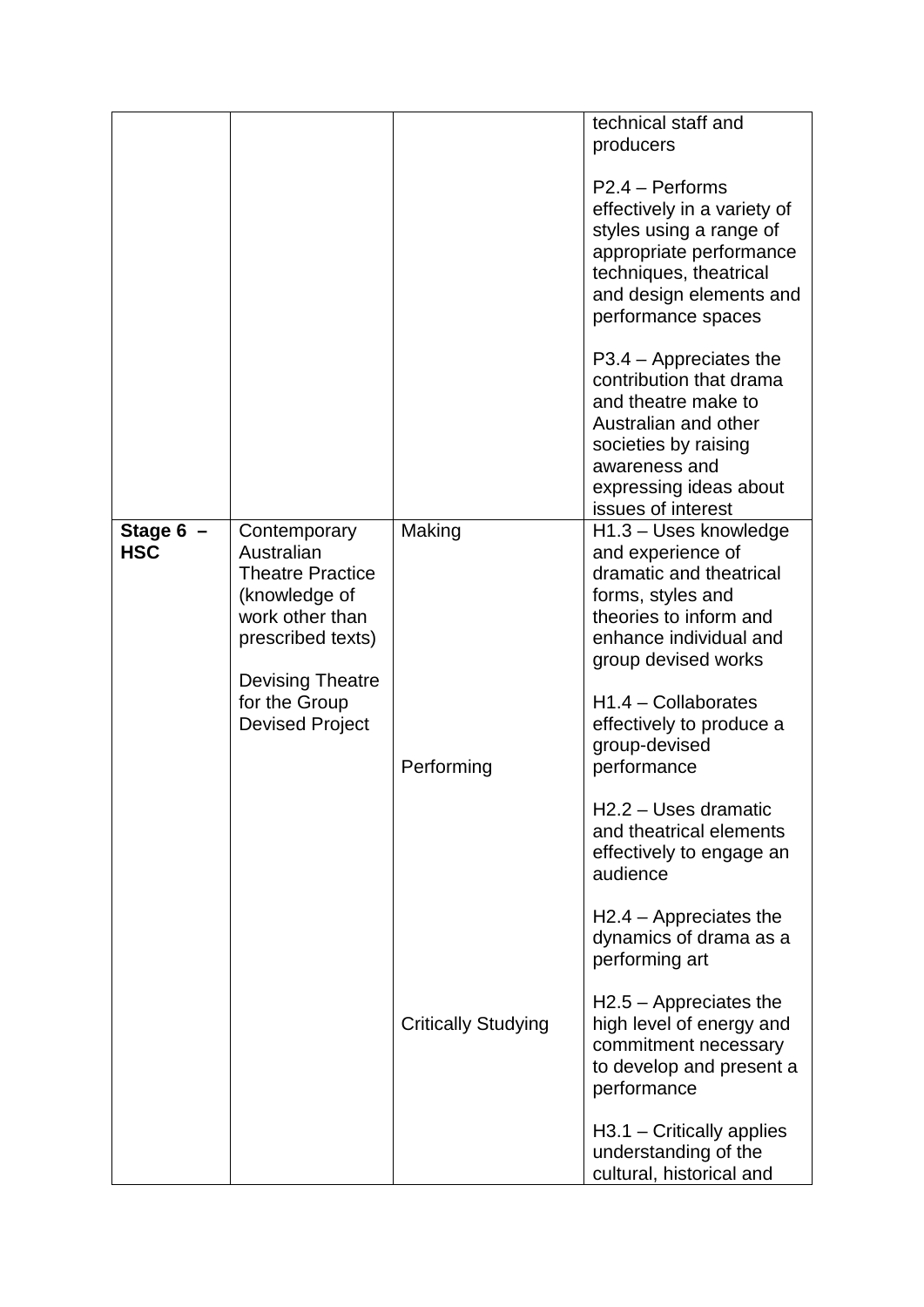|  | political contexts that<br>have influenced specific<br>drama and theatre<br>practitioners, styles and<br>movements<br>$H3.3 - Demonstrates$<br>understanding of the<br>actor-audience<br>relationship in various |
|--|------------------------------------------------------------------------------------------------------------------------------------------------------------------------------------------------------------------|
|  | dramatic and theatrical<br>styles and movements                                                                                                                                                                  |

# **English**

| <b>Stage</b>   | <b>Content</b>                                                                                  | <b>Objectives</b>                                              | <b>Outcomes</b>                                                                                                                                                                                                                                                                                                                     |
|----------------|-------------------------------------------------------------------------------------------------|----------------------------------------------------------------|-------------------------------------------------------------------------------------------------------------------------------------------------------------------------------------------------------------------------------------------------------------------------------------------------------------------------------------|
| <b>Stage 2</b> | Text Type:<br>Drama<br>Texts in different<br>media and<br>technologies<br>Symbolism in<br>texts | Reading and viewing                                            | EN2-4A - Uses an<br>increasing range of skills,<br>strategies and knowledge<br>to fluently read, view and<br>comprehend a range of<br>texts on increasingly<br>challenging topics in<br>different media and<br>technologies                                                                                                         |
|                |                                                                                                 | Thinking<br>imaginatively,<br>creatively and<br>interpretively | EN2-8B - Identifies and<br>compares different kinds<br>of texts when reading<br>and viewing and shows<br>an understanding of<br>purpose, audience and<br>subject matter<br>$EN2-10C - ThinkS$<br>imaginatively, creatively<br>and interpretively about<br>information, ideas and<br>texts when responding to<br>and composing texts |
| Stage 3        | Text Type:<br>Drama<br>Texts in different<br>media and<br>technologies<br>Symbolism in<br>texts | Reading and viewing                                            | $EN3-3A - Uses$ an<br>integrated range of skills,<br>strategies and knowledge<br>to read, view and<br>comprehend a wide<br>range of texts in different<br>media and technologies                                                                                                                                                    |